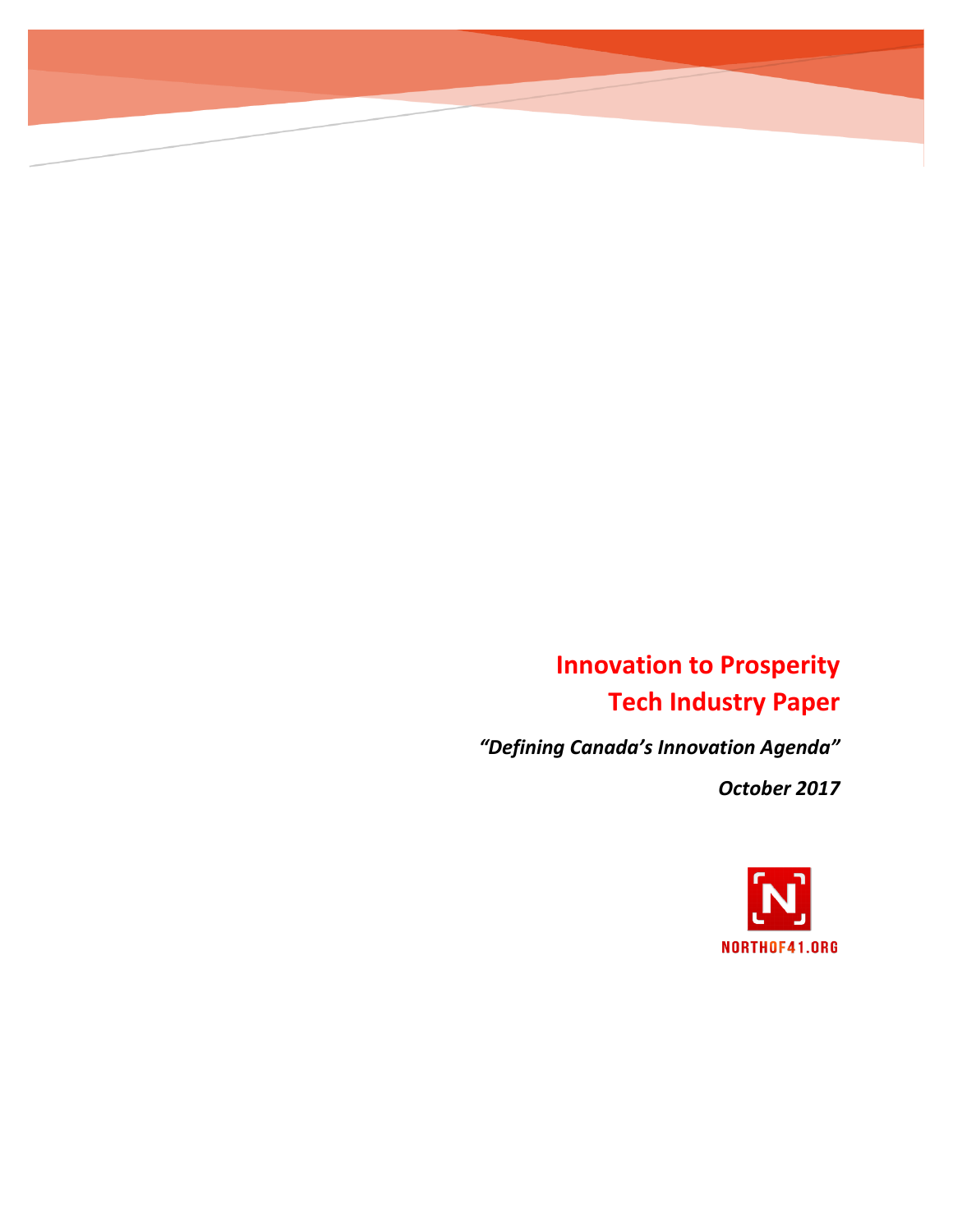# **Innovation to Prosperity**

*"Canada's Innovation Agenda"*

## **North of 41-Background**

North of 41 is a tech based organization with over 12,000 members across North America. The core of the organization's membership base is comprised of tech entrepreneurs whose companies are in the hyper growth phase of their business life-cycle. As part of the organization's mandate, North of 41 hosts various in person and online events along with other programs including hackathons, roundtable discussions and subject specific training. In addition, North of 41 also organizes annual tech days both at the federal and provincial level as a way to encourage dialogue between tech entrepreneurs, policy makers and politicians.

#### **Recent Testimony**

Representatives from North of 41 testified before the NAFTA Modernization Hearings in Washington D.C. on June 27, 2017. This was part of a congressionally mandated committee tasked with preparing for the upcoming NAFTA renegotiations. In addition, a representative from North of 41 testified before the Standing Committee on Industry, Science and Technology in Ottawa on June 15, 2017. This was part of a government review of Canada's intellectual property and technology standards.

#### **Executive Summary**

 $\overline{\phantom{a}}$ 

According to the Global Innovation Index, in 2016, Canada ranked  $15<sup>th</sup>$  out of 128 countries when it came to innovation.  $<sup>1</sup>$  As a country, if we are to embrace an innovation agenda, we should set a</sup>

<sup>&</sup>lt;sup>1</sup> Global Innovation Index, Johnson School of Management Cornell University, WIPO & INSEAD Business School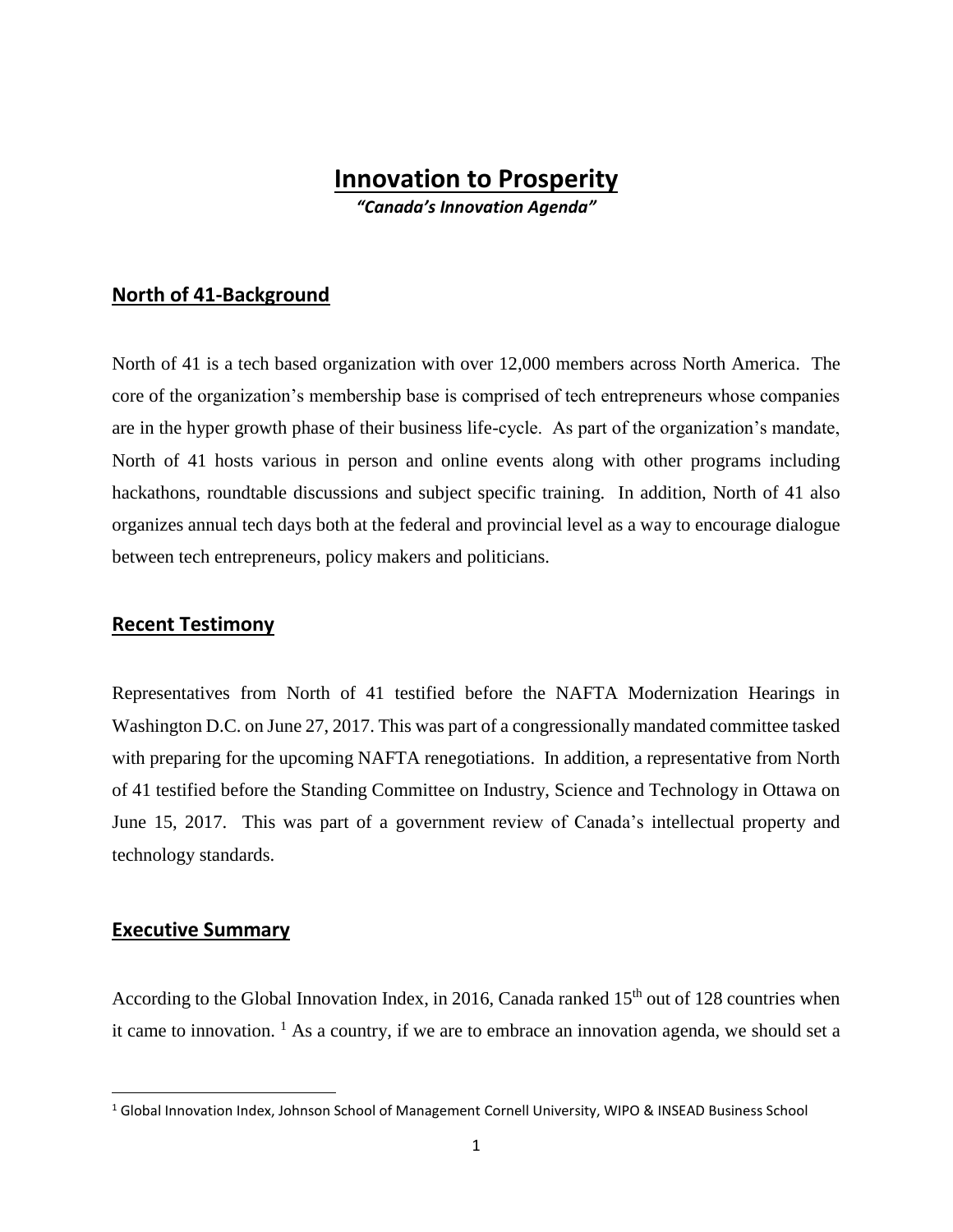goal of being ranked as one of the top five most innovative countries in the world by 2025 and set a further goal of being number one by 2030. The focus of this discussion paper is to provide recommendations for Canada's innovation agenda from Canada's tech industry to Canada's policy makers on how to achieve this goal.

The first step in this process requires the adoption and implementation of a national cohesive strategy that will foster economic growth through a robust innovation policy. The issues of investment capital requirements and alignment of tech talent/human capital with industry needs are subjects that must be addressed. In addition, there is a growing need in Canada to focus on strengthening our IP strategy, including tech and knowledge transfer between academia and industry; devoting resources towards cyber security as well as encouraging participation by Canadians in the digital tech economy outside of the traditional tech hubs of Toronto, Kitchener/Waterloo, Montreal and Vancouver.

## **Introduction**

The Canadian economy and the overall Canadian tech eco-system are at a crossroads. A convergence of timing and tech advancement are creating economic opportunities that will drive Canada's economic prosperity for generations to come. However, if we as a nation are going to leverage this convergence, then we must act quickly to align investment capital and human capital to foster growth and innovation.

New sectors are continually emerging within the tech industry. A perfect example of this is the shared economy. These new sectors are going to be the engine that will drive job growth for Canada in the future and will redefine the Canadian economy. As part of Canada's innovation agenda, an employment and retraining strategy must be established. Failure to act now will have a detrimental effect on the Canadian economy for years to come.

Historically, Canada has always placed a large emphasis on the development of natural resources. Technology must be viewed through a similar lens because technology is the resource of the future; a digital resource. For an innovation strategy to be adopted across the country, it must first be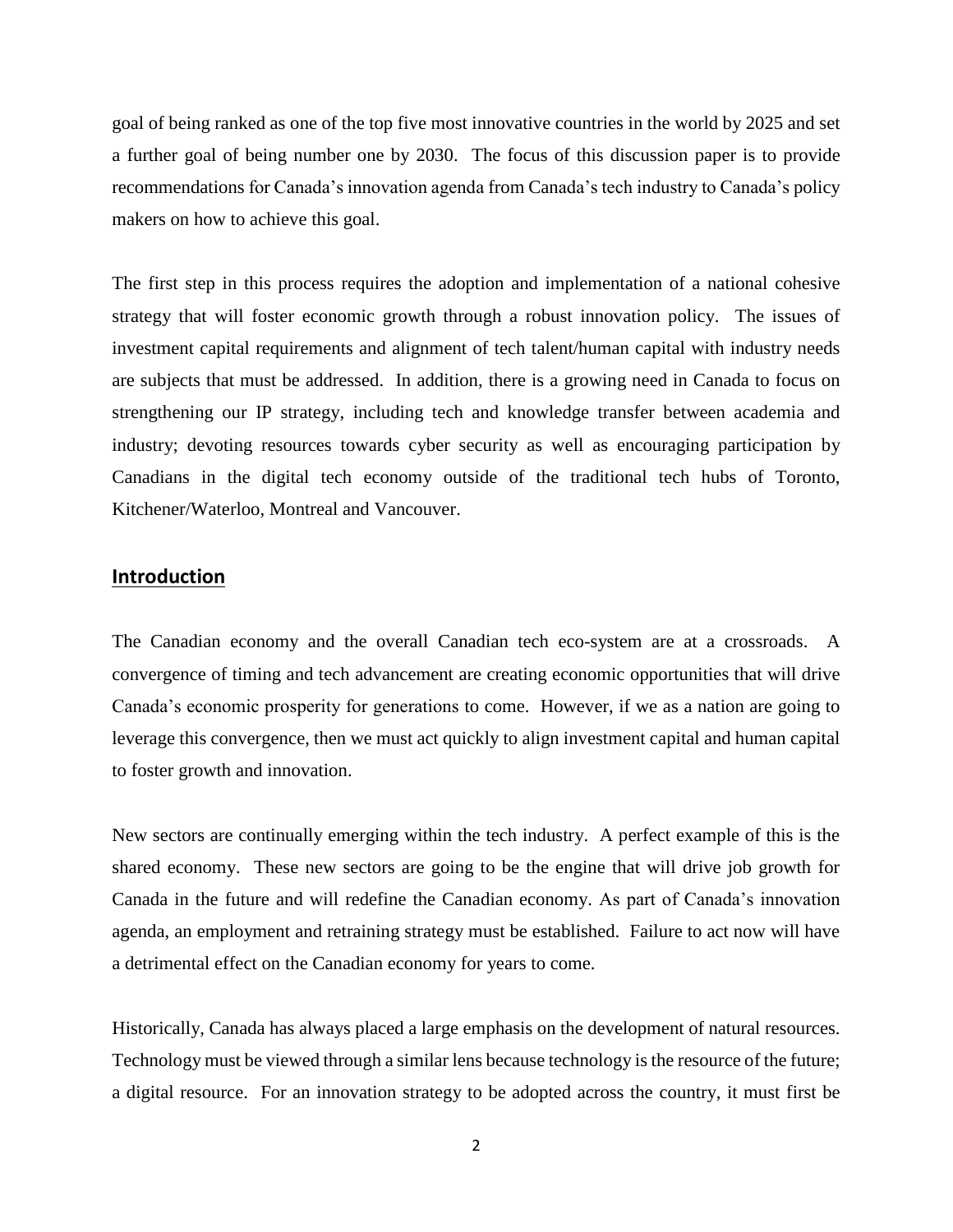encouraged through education both in school and through corporate training opportunities. Following the establishment of an innovation agenda, the first action item that Canada should undertake is to "double down" on key technology sectors across this country.

The size of Canada's tech industry must be put into perspective. Currently, when compared to the U.S., Canada's tech industry is approximately one tenth the size. In fact, the total population of Canada is equivalent to the total population of the state of California. The chances of the Canadian tech eco-system evolving into the next Silicon Valley are remote and minimal at best; primarily due to the sheer size differential. In addition, Canada doesn't have sufficient investment capital in comparison to Silicon Valley, nor does it possess the culture of risk which has been engrained for generations in the valley. A better strategy would be for Canada to focus on positioning itself as a world leader in a few select areas within the tech ecosystem. If implemented properly, the end result would be the creation of hundreds of thousands of well-paying jobs which would provide wealth and prosperity for generations to come. Canada should compare itself to countries and geographic tech eco-systems where world class businesses have been built in key strategic areas. A perfect example of this is the Israeli tech scene; one of the best known tech hubs thriving on a global scale. The tech scene in Israel focused on key areas of tech security and other related sectors. Because of these efforts, the Israeli tech eco-system has evolved as one of the world leaders in the areas of security technology.

For the Canadian tech sector to flourish and compete globally, it must be led by industry. Once an innovation strategy is agreed upon, there are many stakeholders, including government that must work as partners in order to execute on this vision. The pivotal role that the government must play is one where it creates an environment through policy initiatives for innovation to thrive. Areas where these initiatives must take place include but are not limited to a) an aggressive tax cutting policy b) robust immigration policy c) retraining, retention and education strategy d) an open border investment policy that will assist Canadian tech companies to not only survive, but to prosper for years to come.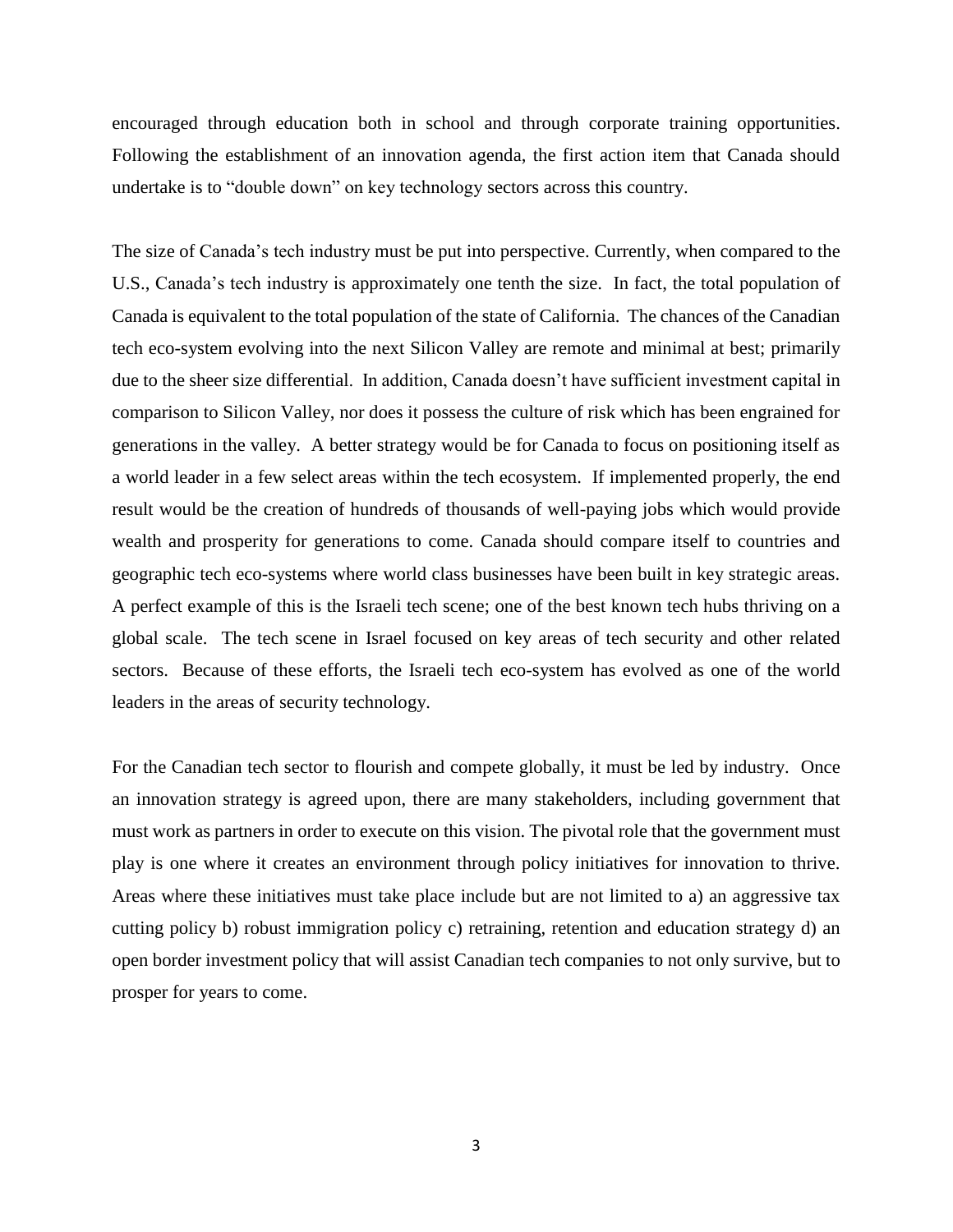#### **"INNOVATION TO PROSPERITY"**

Digital trade drives a substantial part of the world economy. Political boundaries provide few barriers to the digital economy and this open environment acts as a large window of opportunity for ambitious entrepreneurs. In capitalizing upon this opportunity, Canada needs to create a mindset that encompasses a powerful ideology centred on innovation.

Borrowing from the highly successful Canadian Olympic movement called "Own the Podium", the Canadian tech sector must embrace a similar theme called *"Innovation to Prosperity".* This mission statement must be embraced from coast to coast. Just as "Own the Podium" required both financial and non-financial resources to be deployed in support of the strategic vision, so too must the theme of *"Innovation to Prosperity"* garner the same level of support. The Canadian Olympic campaign and the powerful slogan "Own the Podium" was executed with precision, thereby allowing Canadian athletes to succeed at the Vancouver Olympic Games where a record number of Olympic medals were awarded to Canadian athletes. At the same time, the "Own the Podium" movement fostered a deep sense of national pride throughout Canada that is still felt to this day.

In order for the Canadian tech sector to be a world leader, a similar advocacy strategy must be adopted and implemented throughout the country. Within every sector of the Canadian economy, *"Innovation to Prosperity"* must be the rallying cry of our tech-business, academia, and government partners.

# **Problems/Solutions**

# **What is the proper role of innovation in the Canadian economy?**

The proper role of innovation in the Canadian economy is to foster growth that will spark a prosperous future for all Canadians. Any approach vis-a-vis the encouragement of innovation in Canada must begin with the recognition of the fundamental change that is looming before the world economy. Canada must position itself to lead this change in a way that is healthy and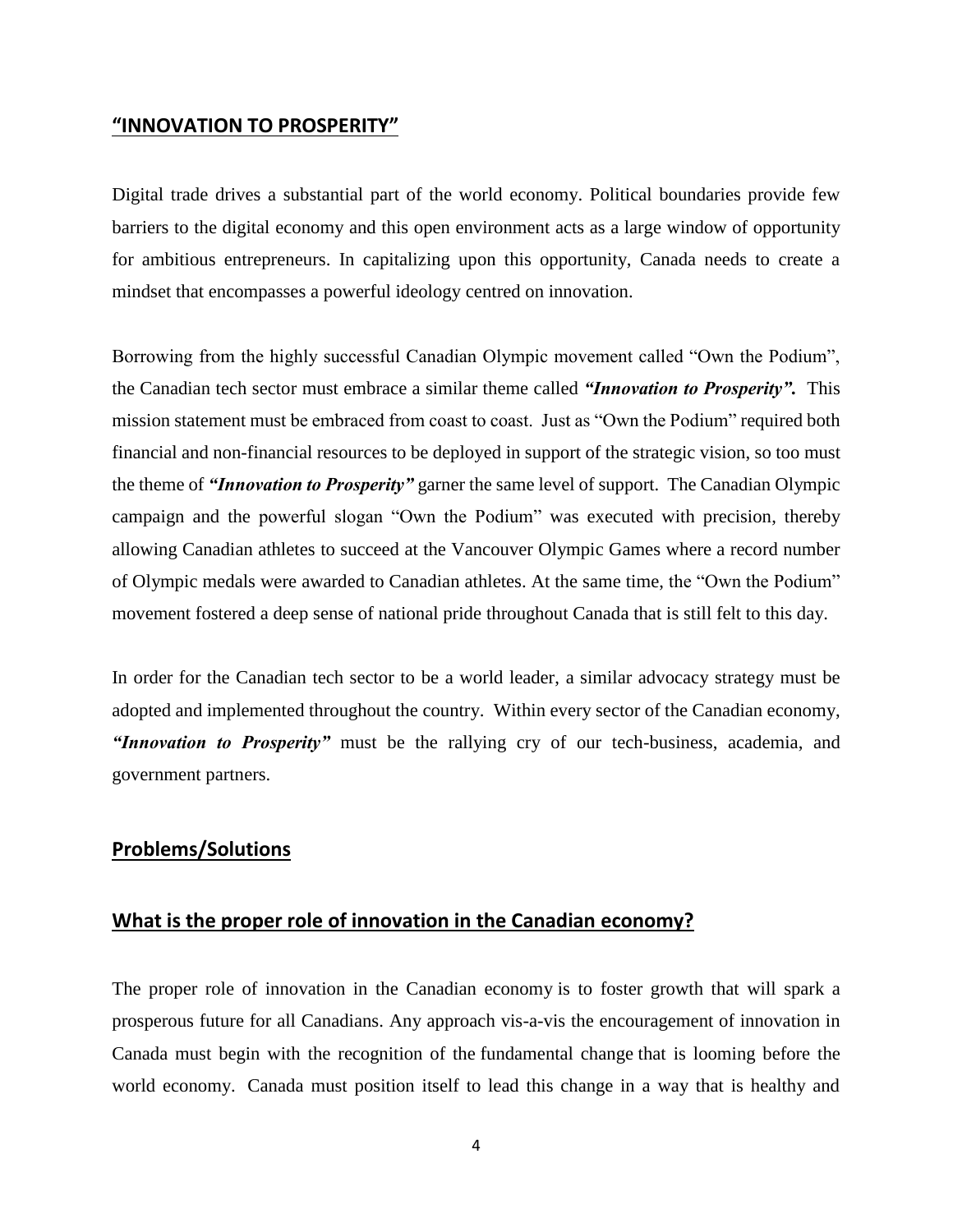sustainable, rather than react to it with a patchwork of half-measures. A Canadian economy with innovation at its core foundation will in turn provide well paying, high quality jobs. It will also help bolster the overall knowledge base of its citizens because in order to truly grow and nurture a competitive economy, the education and knowledge base of its work force must be high.

Education and retraining of individuals to fit the new economy must be central to government policy. The approach must be fully integrated; stemming from education beginning in elementary school and leading right up to the CEO level. Knowledge is the new gold; a resource that needs to be tapped into at an early stage. Higher education achievement tends to be a predictable indicator of future success. Our economic prosperity depends on this, therefore it's crucial that government spending is efficiently placed in key sectors that will spur opportunities, innovation, jobs, and ultimately economic growth. Individuals who fail to embrace this new reality will be left behind as was witnessed first-hand after the 2008 recession and global economic crisis. Despite the rhetoric from certain parts of the world, there is no turning back the clock. Every decision made by the various layers of government should have an innovation policy as its cornerstone and embedded in its core.

#### **Recommendations:**

1. Government must incentivize retraining through the use of tax credits to individuals and companies who invest in themselves or in their employees' further education and training. Just as government tax policy encourages companies to upgrade an organization's equipment through tax credits, a similar emphasis must be placed on work related education and skills training.

2. As a temporary measure to quickly fill the knowledge base requirements of Canadian companies and in order to accelerate innovation, priority must continue to be given to those individuals who seek to immigrate and who will be able to contribute to our national goal of *"Innovation to Prosperity".* Once tech sectors within the eco-system have been identified as areas of support, then it is important for our immigration policy to support this pursuit.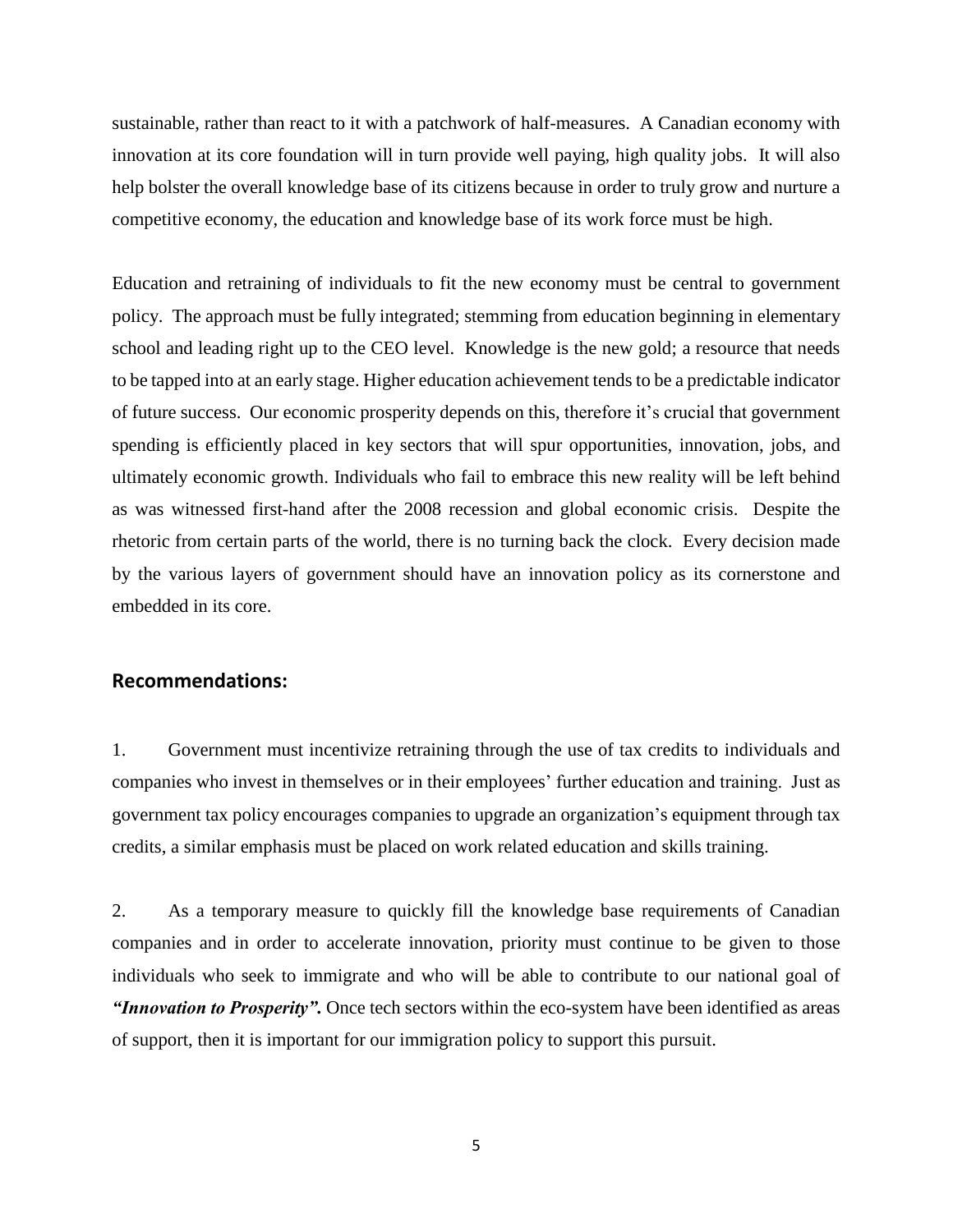#### **How Should Government Effectively Support the Tech Economy?**

As stated earlier, due to its limited size, the Canadian tech eco-system cannot be everything to everybody. As a result, it is necessary to focus on a few key areas and to grow various parts of the tech sector on a global basis. Some of the areas that Canadian entrepreneurs have demonstrated world class business and innovative leadership are in the areas of cyber-security, shared economy, artificial intelligence (AI) and fintech/block chain development to name a few. All of these areas are embedded in every sector of the overall tech economy as well as every industry in the Canadian economy.

This isn't to say that Canada should not support tech businesses that lie outside of these areas; quite the contrary. The Canadian government should support the entire tech eco-system, but if there are areas where special emphasis should be placed, it is in these very niche and emerging areas of cyber security, shared economy, artificial intelligence (AI) and fintech/block chain technology. As stated above, all of these areas touch virtually every industry that exist in Canada today.

This brings us to the question, how do we begin to galvanize support towards these areas? First and foremost, from a government engagement perspective; education and information flows are essential components of the nation's innovation economy. Although this encompasses much more than the formal education acquired in academic institutions, it should also entail a higher regard of information sharing along with increased transparency between businesses, government, and Canadian society as a whole. One topic that must be addressed is in the area of open data. Government policy makers must be willing to learn the particular means through which tech businesses require support and one of these areas is through the sharing of data.

When looking at the "risk spectrum", technology and government could not be more opposite. The tech eco-system is "risk tolerant", whereas government could at best be described as "risk adverse." It is important for government to be more risk tolerant, however a better solution would be looking at how government could better manage and mitigate risk.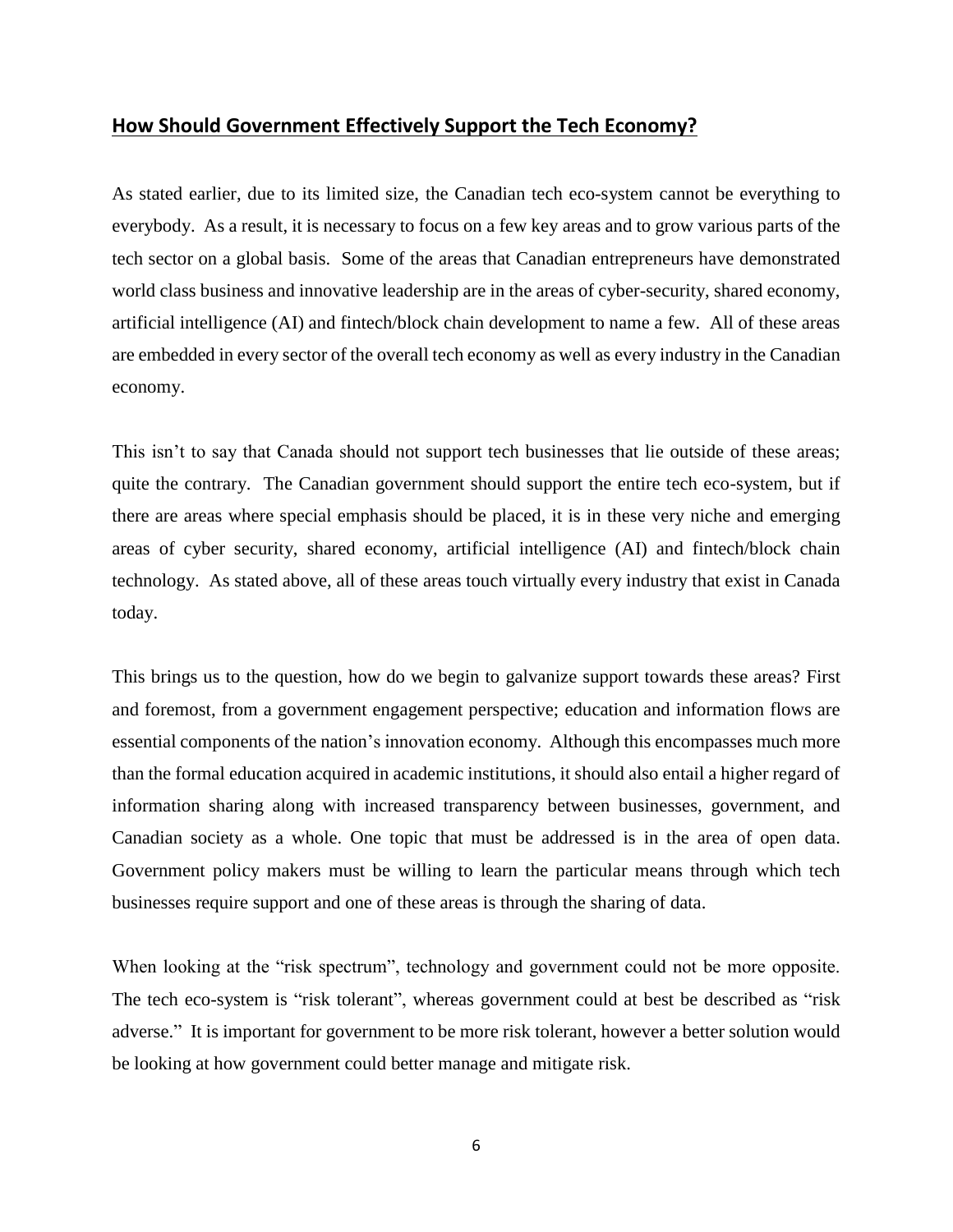#### **Recommendations:**

1. We should prioritize and align Canadian strengths with the new tech economy. By "strengths" we are referring to block chain/fintech technology; cyber-security, artificial intelligence (AI) and the shared economy. The end result in supporting these key areas will allow companies in these sectors to grow and thrive while enabling companies in those areas in which they can't compete, to transition to areas where they can. A thorough adjustment and competitive analysis should take place on an on-going basis. This will ensure that Canada's efforts in the tech industry support initiatives where we can achieve wins and leverage continuous opportunities.

2. Government must learn to innovate and to accept innovation in and of itself. Procurement policies can be a useful tool because they can be used both to support early-stage tech companies while at the same time encouraging government to modernize its own delivery of services. The current five-year procurement cycle is too long; therefore a shorter "beta" procurement system would be necessary to encourage industry participation. The ability to list the government as a client/customer can help enhance a tech company's client roster. Such procurement policies can be a win-win for government and the tech industry.

3. Employment growth should be a key consideration in the support of all technologies; since this ultimately entails economic sustainability for Canadians. An advanced set of skills tends to be required for jobs in highly innovative industries. Government programs should be streamlined to assist employees with upgraded education along with skills training support. Government must be willing to develop proper metrics to measure the success of the innovation strategy because most current evaluation methods used by governments were not designed to measure such metrics.

4. Most politicians and policy makers do not have a technology background. Therefore, they require an unbiased resource to assist them when it comes to understanding tech related issues. It is no longer an option, it is a necessity that politicians and policy makers have a trusted resource to turn to when it comes to the tech sector. We support the government's initiative of creating the position of a Chief Information Officer. This position is a key resource for a number of people to rely upon as the digital economy continues to grow. However it is also important that government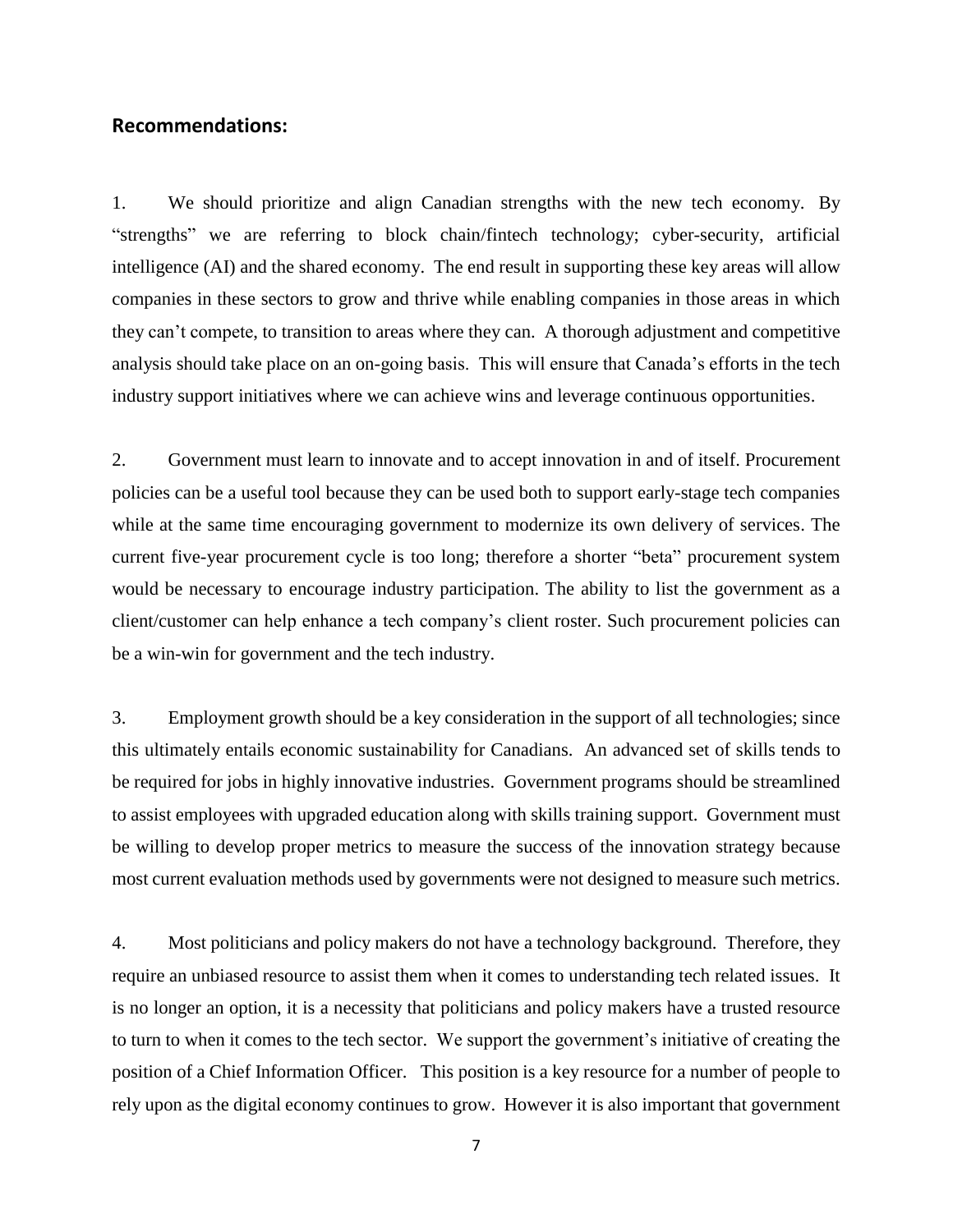and industry to work together if Canada's innovation agenda is to move forward and be successful. One area that this occurs is through better cooperation. In order to facilitate and promote this interaction, it is proposed that an executive exchange program be established to allow for government employed individuals to spend time in Canada's fast growing tech companies. This would allow those inside government to better understand the needs of Canada's tech sector. A program such as an executive exchange program would be a low cost, high value initiative that could be established in a short time frame. This would also further assist Canada to achieve the goal of being the most innovative country in the world by 2030.

#### **Key Success Factors: Investment Capital, Human Capital and IP Strategy**

There are certain key success factors that are necessary if Canada is to attain a #1 ranking as the most innovative country in the world. Investment capital, human capital and IP strategy must all work hand in hand. Sufficient investment capital is required for any tech eco-system to grow and thrive. This capital is either deployed from investments within a country or through external sources by allowing foreign capital investment. When compared to other jurisdictions around the world, in Canada we rank near the bottom when it comes to the total amount of technology investment capital as a percentage of overall capital invested. Canadians by and large are risk adverse. As a result, investment capital is often deployed in mature sectors such as mining or manufacturing but much less frequently in tech/digital industries because of the tech sector's relative new age. For **"Innovation to Prosperity"** to occur and thrive in Canada, the current investment strategy and climate must undergo a significant change.

Human capital is described as the skill set of workers within the tech eco-system. Innovation must be made to sustain and nurture employment for all Canadians, and the skill sets of workers must align with the skill sets of the jobs that the tech industry requires. Where a disconnect exists, innovation will be impeded. For *"Innovation to Prosperity"* to be embraced in Canada, the current human capital strategy must evolve to reflect current market needs.

One area of national importance relates to cyber security. Cyber-attacks come in two basic forms; those that are malicious and those that are non-malicious and/or a nuisance. Cyber security is the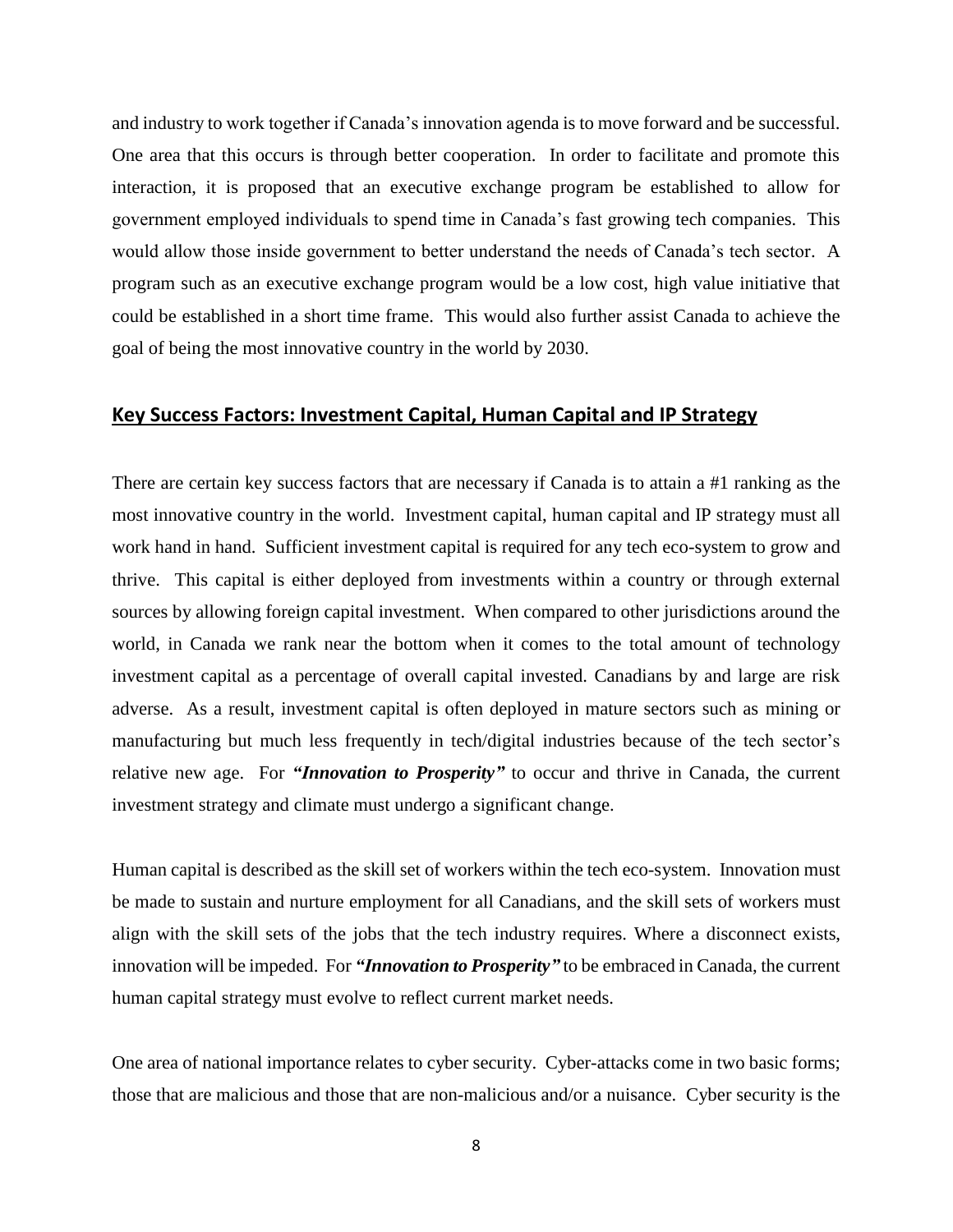new playground of the criminally intent and is also the new frontier in the battle to protect Canadians from those individuals who wish to harm our nation. Wars in the future are not going to be won or lost based on physical geography, they are going to be won or lost in cyber-space. As a nation, we must be prepared. Canada's tech sector has built a solid global reputation in the area of cyber-security. It is important to understand that not only is government susceptible to cyber acts, but so too are corporations. It is imperative that as a national tech sector, we are not only aware of this fact, but that we are adequately prepared. This is where cooperation among government and industry is not an option, rather a necessity.

The second area of IP strategy focuses on the IP assets created within Canada. Intellectual property is considered the new digital gold. Similar to how countries protect their natural resources, countries must now focus on protecting their digital resources. As part of this IP strategy, it is essential to improve the commercialization aspects of tech and knowledge transfer that occurs in Canada. Currently, the record of commercializing technology created in Canada's academic institutions is less than optimal. This must be improved through better academic/industry collaboration and a streamlined process in which this tech transfer occurs.

#### **Recommendations:**

1. Investment capital in Canada should be redirected from traditional investment areas to the tech sector and specifically to support tech businesses that are scaling out, not starting up. There is a general consensus that there is sufficient investment capital funding for start-ups in this country, however, there is a lack of investment capital for businesses that are trying to scale up. The cost of starting a business today is a fraction of what it cost even 5 years ago. This is both an opportunity and a challenge. It's an opportunity because entrepreneurship is a big generator of jobs in this country. It's a challenge because just about everyone with an idea and a computer can start a business, so there are minimal barriers to entry. This creates a problem because it allows some businesses that have little chance of succeeding to divert investment from businesses which are more likely to experience successful growth. In order for the *"Innovation to Prosperity"* agenda to succeed, investment dollars must focus on areas where there are opportunities, while at the same time investment dollars should be scaled back from areas where opportunities no longer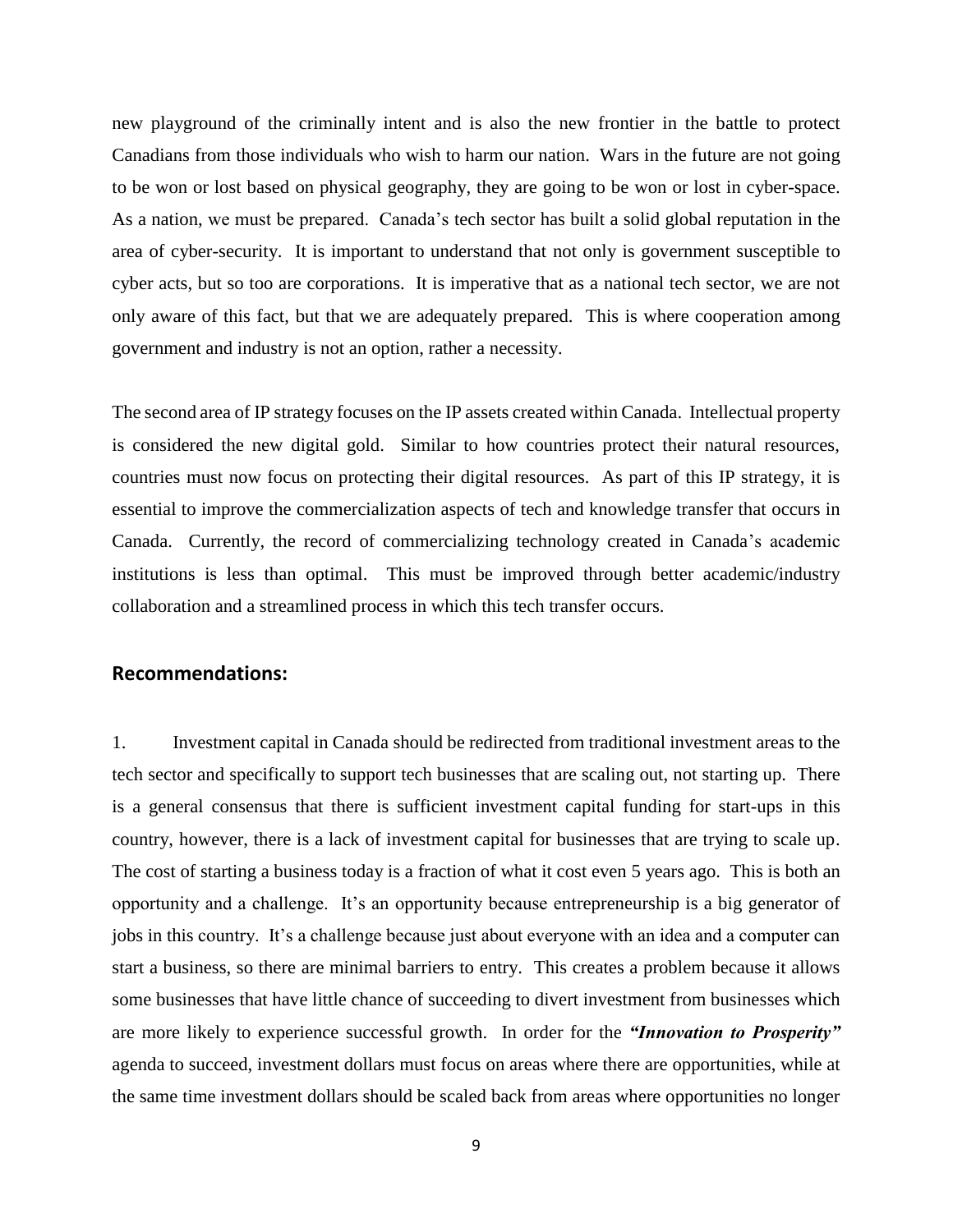exist. In addition, foreign capital should be allowed to supplement Canadian investments as a means to support businesses/industry on a selective basis.

2. Human capital is in high demand vis-a-vis the tech industry. It is what drives the entire tech eco-system, similar to how mineral exploration drives the mining industry. You can't have one without the other. Currently, there is a mismatch of skill sets and job requirements that Canada has not experienced since the industrial revolution. Employment has shifted from traditional industries to the tech industry. As a result, there is a need to have proper retraining programs in place until such time that the education system begins graduating people with the necessary skills to fill the jobs that the tech industry requires. Programs such as Start-up Visa and Canada's Global Skills Strategy Program only provide a temporary solution. However, a further hybrid solution would be to embark on a re-training program for individuals currently holding skill sets not in alignment with tech industry requirements. This presents an opportunity for the tech industry and government to work together to increase employment in the tech sector.

3. Cyber security is an issue that is of great national importance and as such, the government should be providing sufficient investment and human capital to defend against such threats. Just as the CBSA (Canada Border Services Agency) is mandated to protect our geographic borders, there should be a federally mandated department created that is responsible for protecting our cyber-space borders. This department would work closely with CSIS because many of the cyber threats are generated outside of Canada's borders. The input required to create such a department should be made with recommendations from both government and the Canadian tech industry.

4. Government should embark on streamlining the process of how tech transfer occurs in Canada between academia and industry. Government should reward institutions that prioritize commercialization with industry partners. Further, the tech transfer agreements between academia and industry should be standardized. This will reduce the time for commercialization, reduce costs, all the while improving the chances of successful deployment in the marketplace. Ultimately, a process that is streamlined will allow the potential for more jobs to be created by allowing companies to quickly hire, if they so choose, those individuals who were working on these IP projects in the various academic institutions.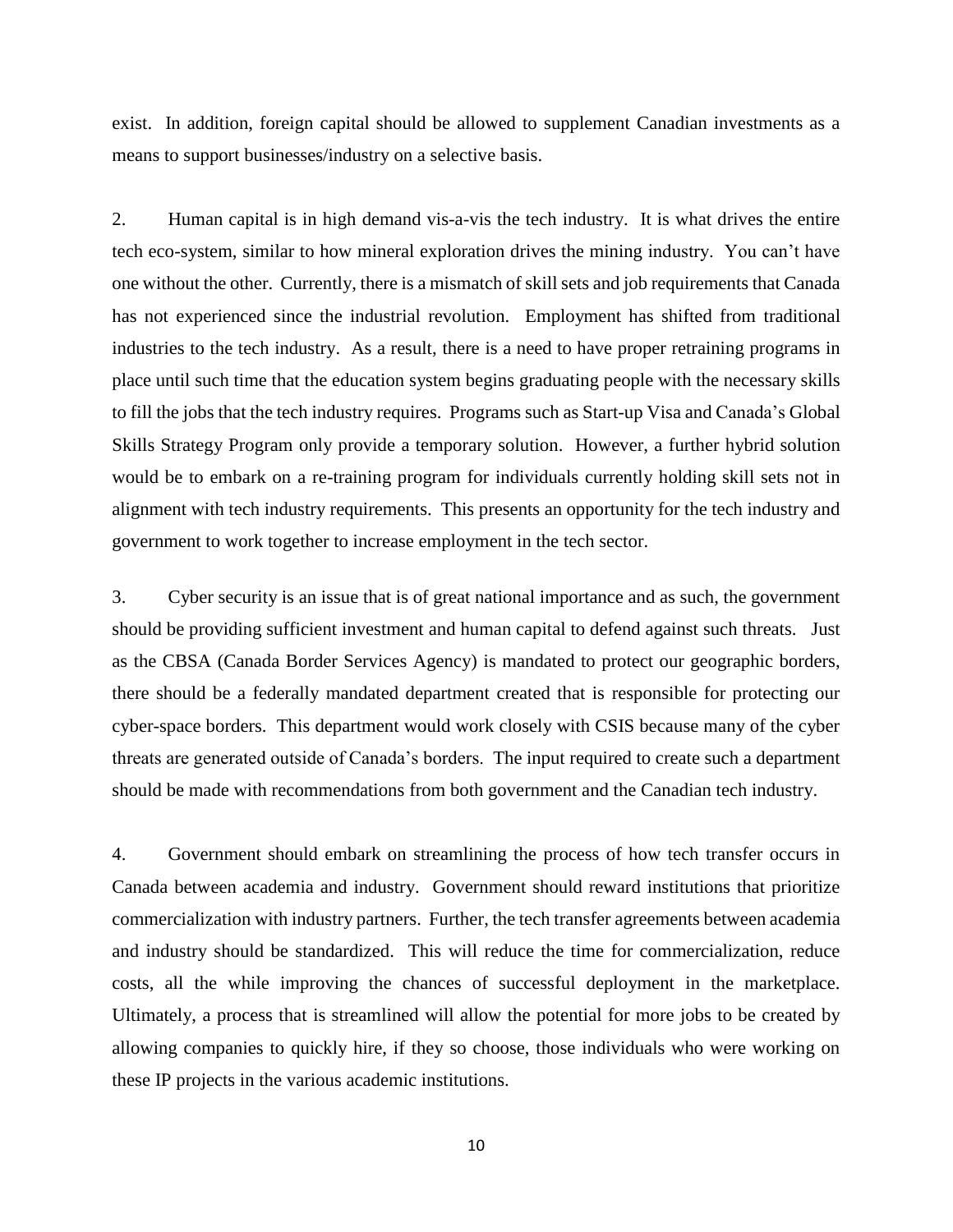5. In order to have better co-operation between academia and industry, it is recommended that an industry led committee be formed which would meet on a semi-annual basis. This committee would be formed with CEOs from the tech industry, academic researchers, industry associations and members from government. The purpose would be to address key competitive issues facing the Canadian tech industry. Issues such as increasing the amount of commercialization of tech research could be an initial focus of this group. It would build upon the work started by the Industry, Science and Technology committee hearings that were convened to study intellectual property and technology transfer in Canada Further working groups of this committee could focus on increased skills development, capital investment, trade agreements/border issues and potentially a regulatory efficacy working group. This would be a first of its kind tech committee that would bring together stakeholders from industry, academia and government to talk about areas of cooperation in the tech sector. A similar type of group has been formed in the automotive manufacturing industry which would be a template for this tech committee. North of 41 has the resources to organize a group such as this and would be willing to facilitate such an endeavour.

#### **Participation in the Tech Economy Outside of Traditional Tech Centric Areas**

There is a real threat that areas outside of the traditional tech corridors (Toronto, Kitchener/Waterloo, Montreal and Vancouver) will be left behind as the country's economy shifts rapidly to a tech based economy. The question to ask is; are there actions that can be taken to help areas like the Maritimes, rural areas such as Northern Ontario and traditional manufacturing centres such as Windsor, Ontario to encourage tech investment? Providing a solution to this problem is critical for Canada's economic future. Without a comprehensive plan, these areas will not participate in the country's innovation agenda. Government has acknowledged these problems and should be commended for this, however efforts and capacity must be increased in order for the *"Innovation to Prosperity"* program to succeed.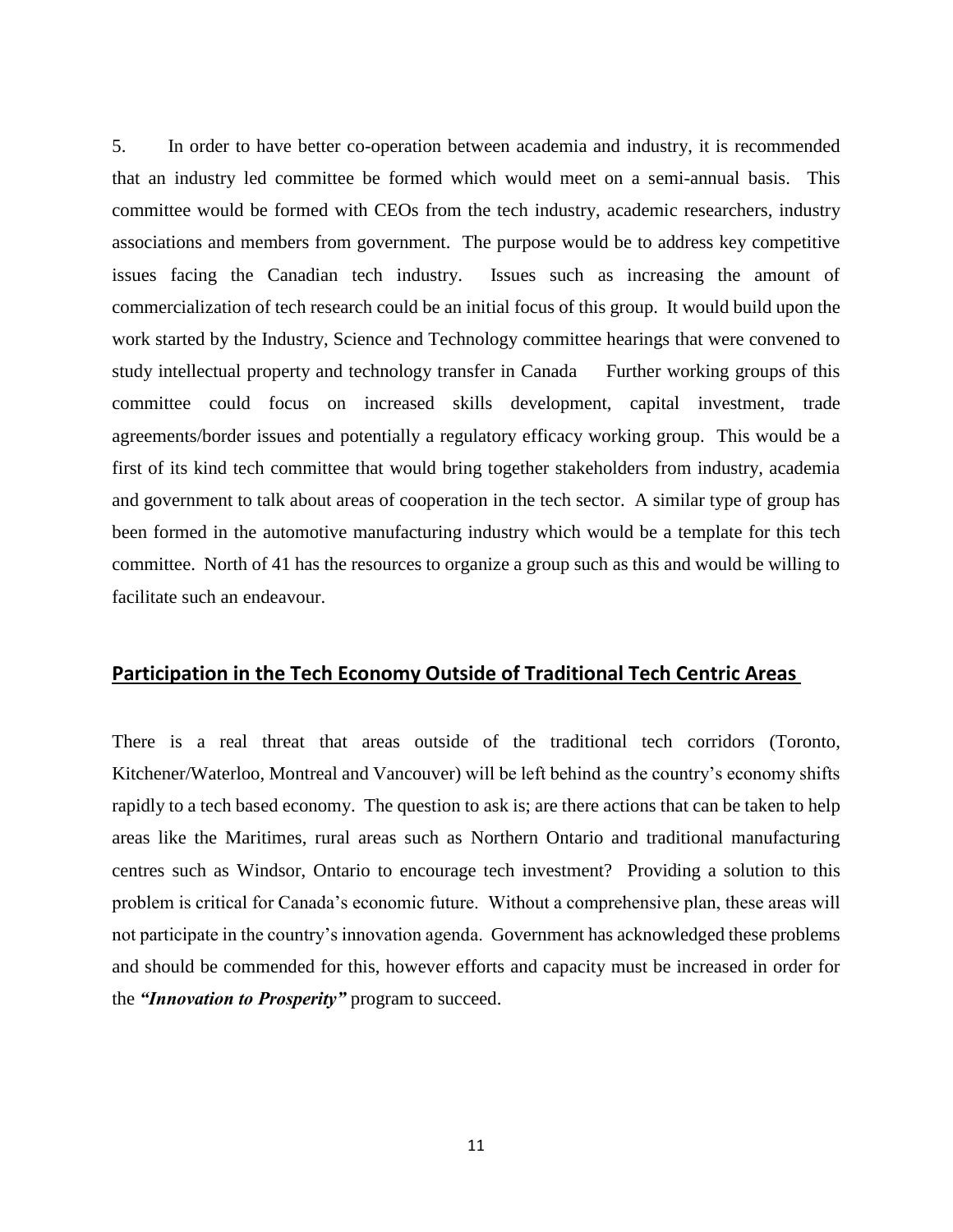#### **Recommendations:**

1. Government can encourage participation in the tech sector outside of the "major tech corridors" by creating the necessary set of digital infrastructure investments which will facilitate the progression of better engagement. For instance, building, maintaining, and improving telecommunication centres which also includes better internet connectivity should be a priority. Furthermore, financial incentives should be established for participation in the tech economy in such non-traditional tech areas. These efforts may also encourage people to remain in these areas and could even incentivize individuals to relocate to these areas from the increasingly more expensive major tech corridors.

2. Government must also extend its innovation agenda to areas where it has not normally done so in the past. For example, there are opportunities emerging in the area of agriculture and tech (AG-Tech) which have the potential to become a large area of focus for innovation moving forward. For the *"Innovation to Prosperity"* agenda to flourish, people must embrace this challenge. By introducing technology to non-traditional tech areas, it creates buy-in and a sense of empowerment in joining a national movement at the grass-roots level. People will be able to lay claim that they are doing their part to turn the *"Innovation to Prosperity"* agenda into a national reality.

3. A framework similar to the Atlantic Growth Strategy program could be used as a model and be customized for the tech industry as a way for promoting innovation outside of the traditional tech hubs. The purpose would be to encourage tech innovation in areas where it is not occurring at the same rate as Canada's tech hubs. This could be done through tax incentives, training incentives along with R&D credits. Government's role should be seen as a facilitator to bring the various parties to the table.

# **Job Growth in the Tradition Tech Economy and the Shared Economy**

Canada had minimal job growth coming out of the last recession. One of the after effects of this reality has been the emergence of the shared economy within the past 5 years. The shared economy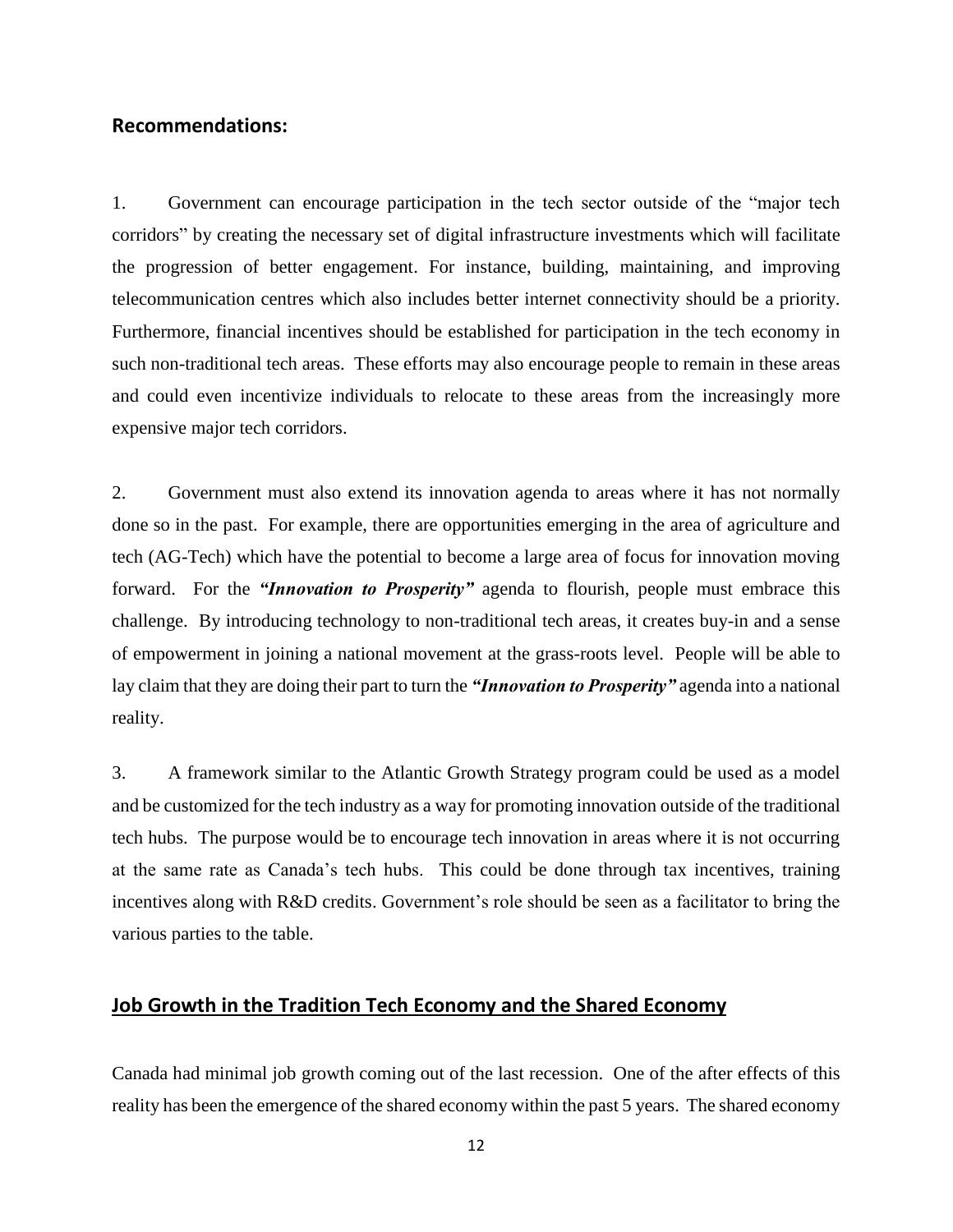can trace its roots to the lack of job creation in the economy and a stagnation in wage growth. As a result, more and more people became entrepreneurs within the shared economy. To understand the magnitude and impact of the shared economy, one need look no further than the world's largest transportation company which doesn't own a single vehicle or the largest provider of accommodations in the world which does not own a single hotel. Government can no longer disregard the shared economy and pass it off as a fading trend. It's an economic force that drives innovation and one that is definitely here to stay. As for the traditional tech economy, many of these same relevant points hold true. Employment within the innovation industry will depend largely upon one's adaptability, willingness to continuously learn and their adherence to trends.

As innovation is embraced throughout the nation, demand for higher skilled workers tends to result in higher levels of specialized education and with it, higher national salaries to reward these efforts. As salaries rise, so to do contributions to taxes, which ultimately plays in a cyclical manner and enables further governmental spending. This in turn contributes to the creation of more technology based industries and a more diversified and robust economy.

#### **Recommendations:**

1. As mentioned previously, the shared economy is here to stay. It not only is a great generator of jobs, but also a sector which unlocks the revenue potential of individual assets that would otherwise be underutilized. The federal government must focus on tax policy and regulations to keep pace with this new sector. Rather than create policy after the fact, it is important for the government to bring together existing stakeholders to craft open input to the development of fair regulations for this growing industry. In other words, government needs to be proactive and not reactive.

# **NAFTA Renegotiations**

Canada's innovation agenda needs a fair and modernized NAFTA agreement to help achieve an increased level of economic prosperity. History teaches us that the opportunities to advance U.S.-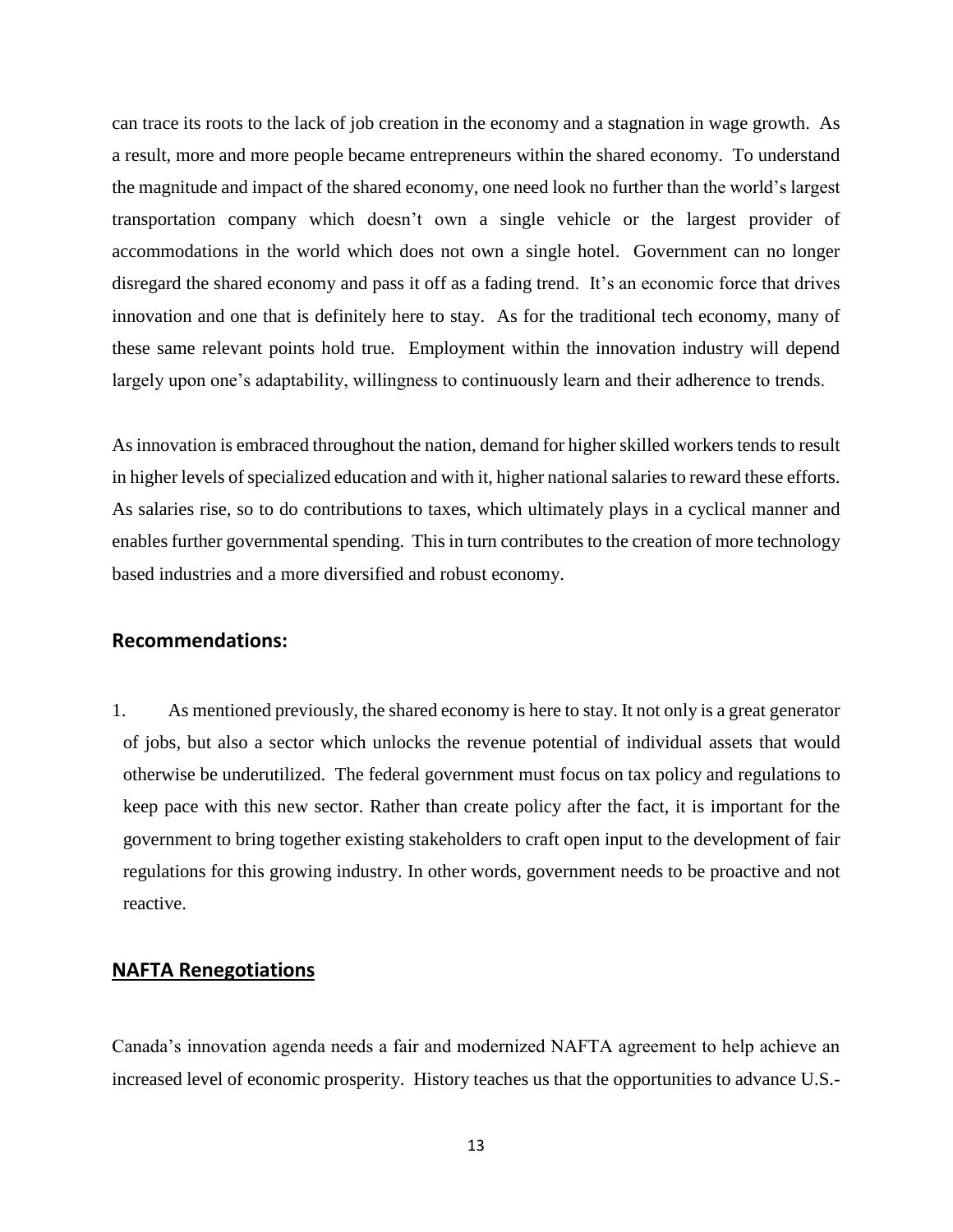Canada trade do not appear with great frequency—now is the time to "get it right." The cost of getting it wrong will have a detrimental effect for tech entrepreneurs for generations. From a tech sector perspective, the greatest deficiency in the current NAFTA agreement is the failure to establish a modern framework to govern the rise of the integrated U.S-Canada tech sector, as well as prescribed rules for managing the continental digital economy.

In order for North America to have a prosperous tech sector, it is imperative for all stakeholders from Canada, the U.S. and Mexico to be focused on growing together. There was a report released on May 24th, 2017 which concluded that the current NAFTA agreement as it is written largely has reached its potential. New provisions will be needed to experience increased economic and employment growth for Canada, the U.S. and Mexico.

#### **Recommendations:**

1. **Digital Visitor Visas:** No modernization of the digital provisions of NAFTA can be complete without addressing the cross-border movement of legitimate business travelers in the digital tech sector. This has a direct effect on the ability of Canada's innovation agenda to prosper. Presently, business visitors (e.g, B-1 visitors) may move within the NAFTA areas for legitimate travel relating to sales calls, meetings, training, emergency repairs, and after-sales service. Unfortunately, inconsistent treatment of those travelling to raise venture capital, discuss digital products and services, collaborate on projects, provide training and installation on digital products is a concern. Customs and immigration officials utilize interpretative guidance in field manuals and other areas that does not account for the modern day movements of digital business visitors and the ever changing job descriptions. In essence, current job titles and descriptions that reflect current jobs in Canada's tech sector do not exist in the NAFTA field manuals that border officials base their entry admittance. It is imperative that job descriptions be updated every 18-24 months rather than every 10 years to better reflect the changing digital economy.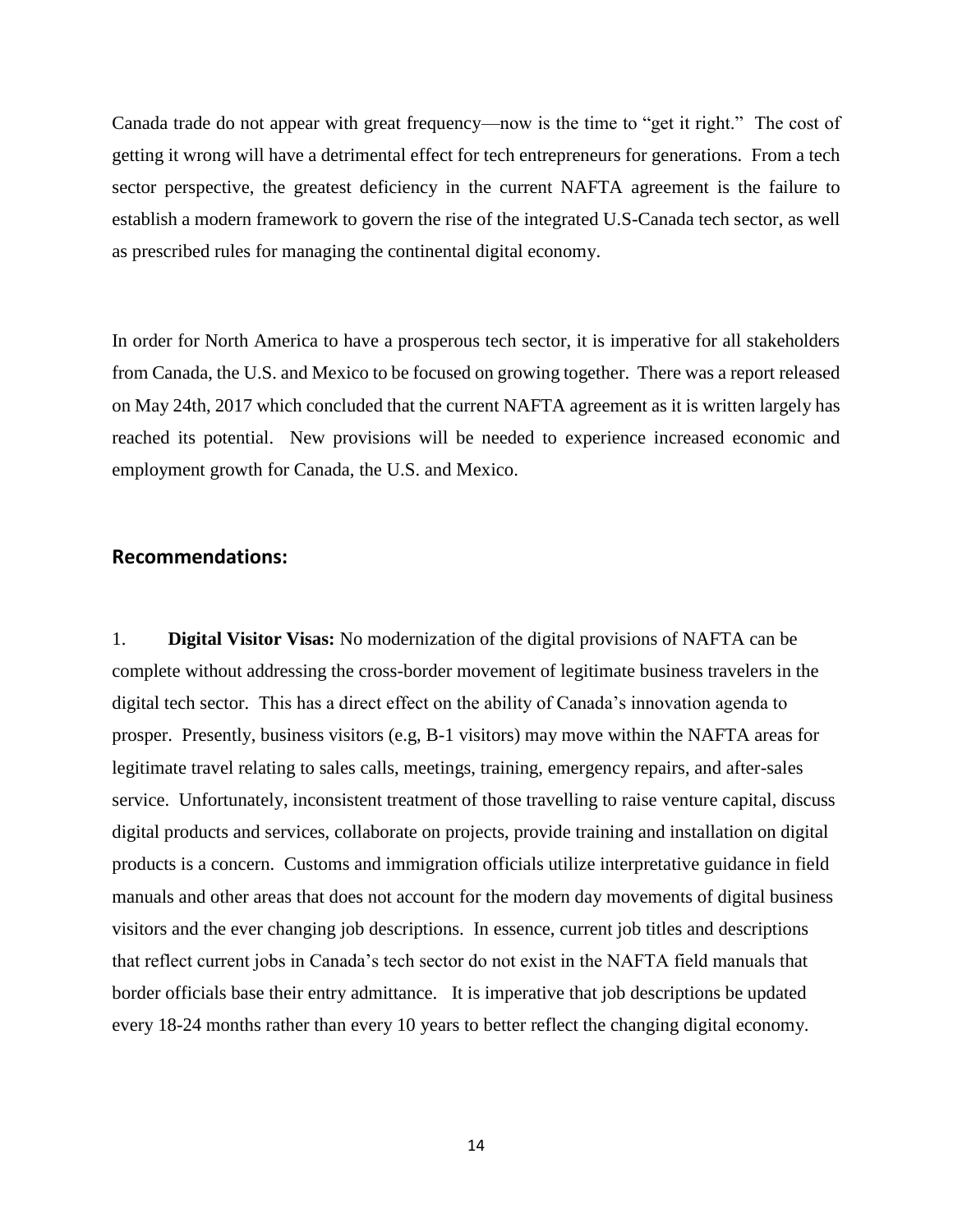2. **Harmonization of Regulations:** Streamlined regulations across North America will help to reduce costs for Canadian tech companies. The U.S.-Canada Regulatory Cooperation Council (RCC), launched in 2009 has been given the mandate to harmonize regulations between Canada and the US. This council is working towards regulatory convergence on emerging and new technologies such as autonomous vehicles, artificial intelligence, next generation air traffic control systems, and other technologies. These framework provisions must be included in a digital chapter of the upcoming NAFTA negotiations to ensure that the RCC is embedded into the Agreement.

3. **Forced Localization:** It is important that the upcoming NAFTA agreement prohibits the forced localization of computing facilities. To do otherwise will have a negative and costly affect on the Canadian tech sector. In addition, it is imperative that the renegotiated NAFTA agreement prohibits a country from requiring the "transfer of, or access to, software source code as a condition for the importing and distribution. Without this protection, the Canadian tech companies would be at a severe disadvantage since they rely on exports to generate revenue and grow their businesses.

## **Conclusion**

Where to go from here? Currently, with the ever-changing dynamics in the global economy, the Canadian economy must grow and flourish. It is imperative that as a nation we embrace innovation as the catalyst for economic and job growth along with overall prosperity. Decisions made by both government and industry must focus on the strategy of *"Innovation to Prosperity".* In order to be world leaders in the area of technology, as Canadians we must all work towards this common goal of an inclusive policy approach.

It is hoped that the recommendations presented in this paper and advocated for by tech industry stakeholders, will contribute to the discussion on Canada's Innovation Policy moving forward. Government cannot do this alone and neither can industry. It will only take shape if stakeholders